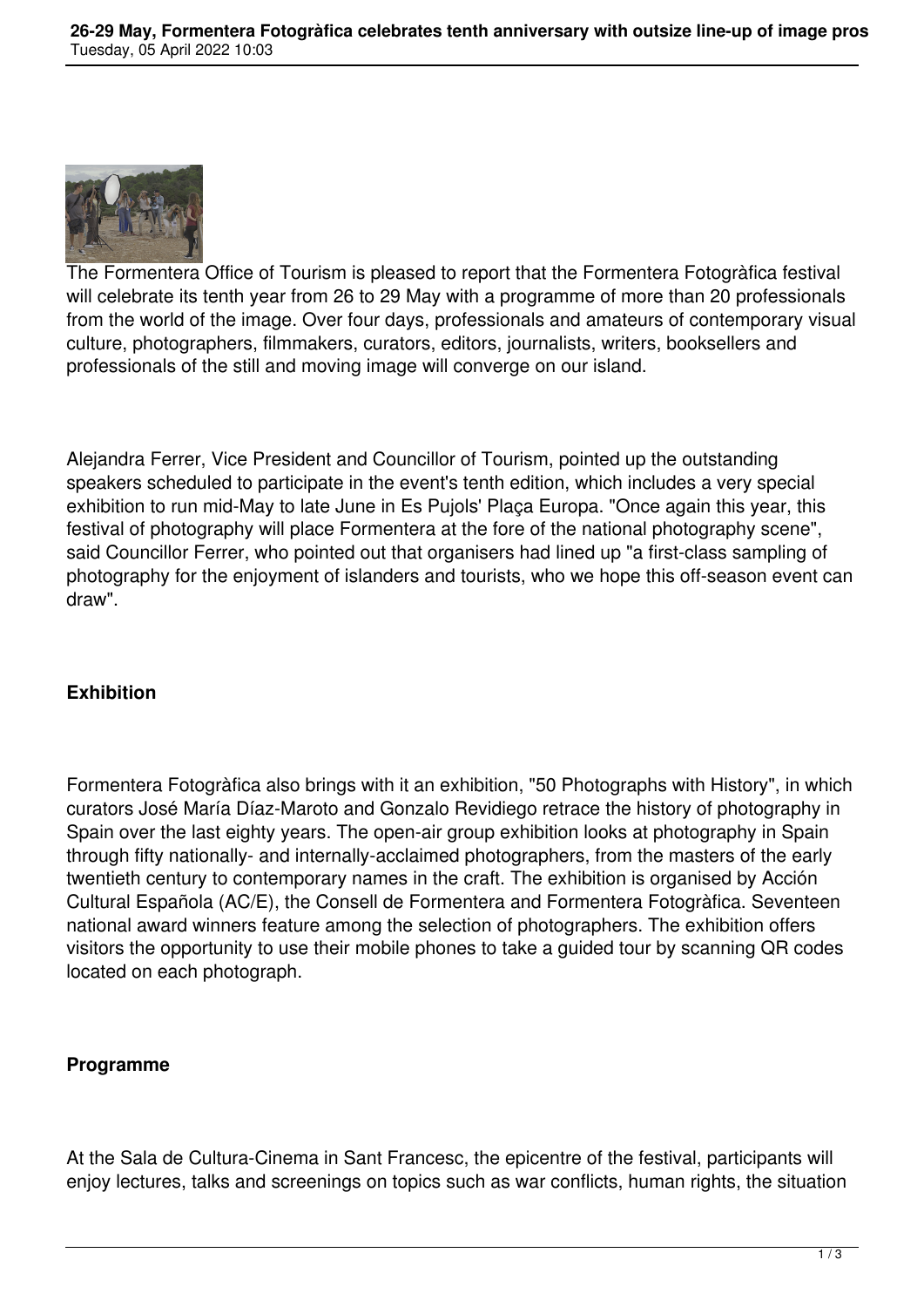of women, migratory movements and the environment, among others. Participants will include photojournalists like Emilio Morenatti (Pulitzer Prize, 2021) and Santi Palacios (National Photojournalism Award, 2015 and 2016). In addition to the ten scheduled talks and presentations, festival attendees will be able to participate in hands-on sessions in assorted indoor and outdoor locations on the island.

To register and view the complete programme, visit https://www.formenterafotografica.com. Residents of Formentera receive a 50 % discount.

## **Tribute to Ramon Masats**

Among the activities will be a tribute to Ramon Masats (National Photography Award, 2004) offered by journalist Chema Conesa, recently awarded the Ministry of Culture's Gold Medal for Fine Arts Merit. Both will be on hand to review Masats' trajectory as a human being and his professional career, revisiting past work as well as his personal archive and writings.

Formentera Fotogràfica is a festival promoted by the Consell de Formentera and directed by Francesc Fàbregas. It is a space for knowledge, reflection and collective creation through intimately-sized practical and theoretical sessions led by leading names in photography and contemporary visual culture. The festival is for professionals, students and amateurs of the image who share a desire to exchange experiences with peers in an ideal environment such as Formentera.

*5 April 2022 Communications Office Consell de Formentera*